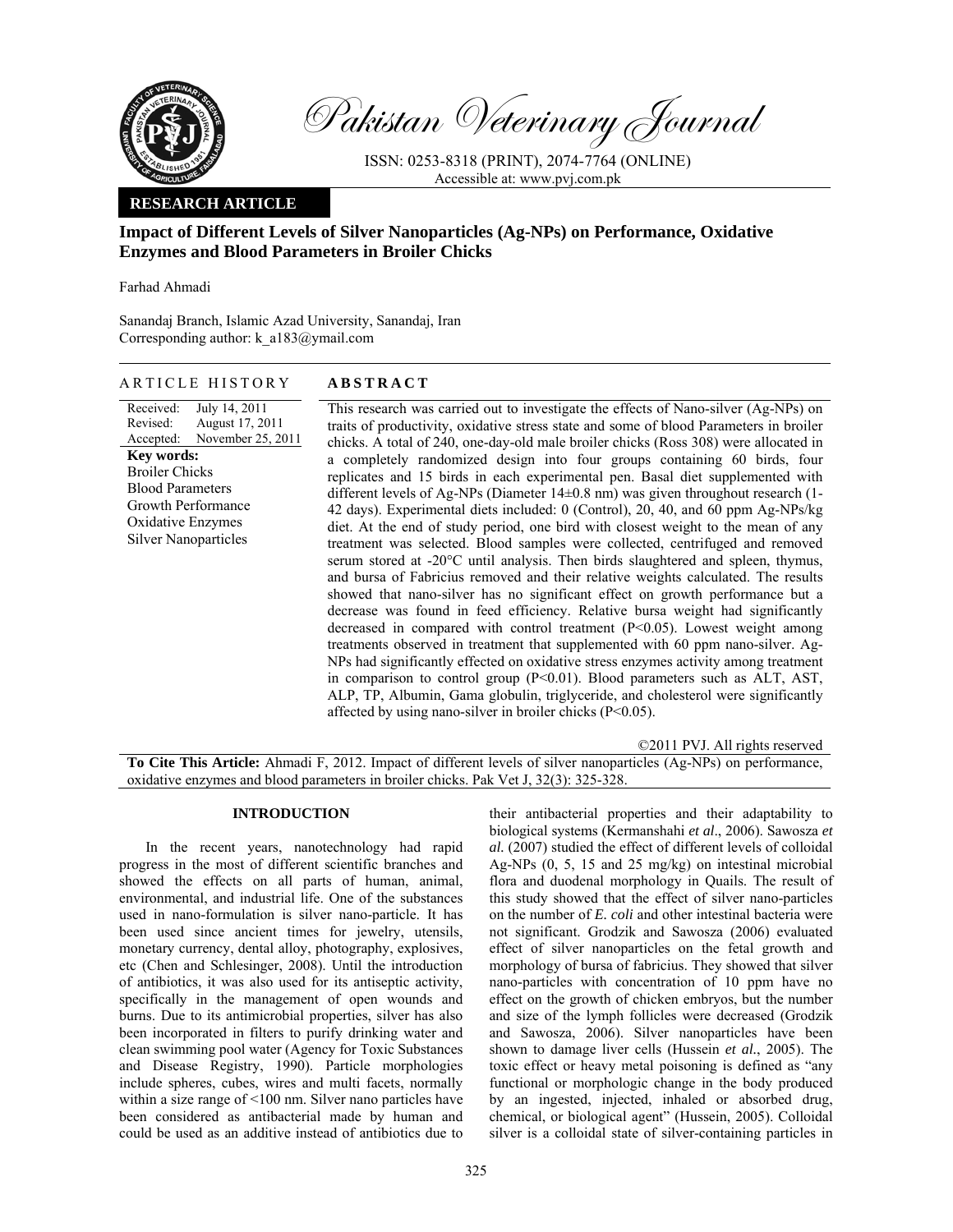water with 1 nm to 1 micron silver or silver-containing particles. Nano silver has a more active surface area and better porosity than commercial silver (Alt *et al.,* 2004). The objective of this study was to investigate the effects of silver nanoparticles on performance, oxidative enzyme activities, and blood parameters in broiler chicks.

#### **MATERIALS AND METHODS**

**Experimental Design and Dietary Treatments:** A total of 240 one-day-old male broiler chicks (Ross 308) were housed in an environmentally controlled broiler house throughout study (42 days). The floor was covered with about 5 cm layer of wood shavings. Pens measured  $1\times1.5\times$  0.75 m. The poultry farm was equipped with automatic feeders, drinker, and automatic heating and ventilation systems. Birds were allocated in a completely randomized design (CRD) and each treatment was replicated in 4 experimental pens and 15 birds in each pen. Diets contained adequate levels of nutrients as recommended by the National Research Council (NRC, 1994). The composition and nutrient content of the basal diet are presented in Table 1. Diet of birds was supplemented with 0 (Control), 20, 40 and 60 ppm Ag-NP/kg (Nanostructured & Amorphous Materials, Inc, USA) of feed. Birds were free accessed *ad libitum* to feed and water intake throughout the research.

**Table1:** Ingredient and nutrient composition of basal diets

| Ingredient                                                             | Starter 1-21d | Grower 22-42d |
|------------------------------------------------------------------------|---------------|---------------|
| Corn                                                                   | 61.55         | 52.00         |
| meal (48% CP)                                                          | 34.50         | 36.00         |
| Soybean oil                                                            | 2.50          | 1.50          |
| Salt                                                                   | 0.45          | 0.44          |
| Limestone                                                              | 1.32          | 1.06          |
| Dicalcium phosphate (DCP)                                              | 1.75          | 1.68          |
| DL-Methionine                                                          | 0.18          | 0.17          |
| Vitamin-mineral mix <sup>1</sup>                                       | 0.25          | 0.25          |
| <b>Calculated nutrients</b>                                            |               |               |
| AMEn (Kcal/kg)                                                         | 3050.0        | 2950.0        |
| CP %                                                                   | 22.37         | 21.87         |
| Ca%                                                                    | 1.01          | 1.00          |
| Available P %                                                          | 0.45          | 0.45          |
| TSAA %                                                                 | 0.90          | 0.89          |
| Lysine %                                                               | 1.30          | 1.28          |
| AP $(\%)^2$                                                            | 0.58          | 0.56          |
| 'Supplied the following per kilogram of diet:: 11,025 IU of vitamin A; |               |               |

3,528 IU of vitamin D3; 33 IU of vitamin E; 0.91 mg of vitamin K; 2 mg of thiamin; 8 mg of riboflavin; 55 mg of niacin; 18 mg of Ca pantothenate; 5 mg of vitamin B6; 0.221 mg of biotin; 1 mg of folic acid; 478 mg of choline; 28 µg of vitamin B12; 75 mg of zinc; 40 mg of iron; 64 mg of manganese; 10 mg of copper; 2 mg of iodine; and 0.3 mg of selenium; <sup>2</sup> Available phosphorous.

**Performance traits:** At the end of study period, one birds with closest weight (4 birds per treatment) to the mean of any treatment selected and after sampling blood from brachial vein, the birds immediately slaughtered and lymphoid organs as spleen, thymus and bursa of Fabricius, small intestine and abdominal fat removed, and relative weights calculated. Also, growth performance as feed intake (FI), body weight gain (BWG) recorded weekly during study. At the final of research (42d), feed conversion ratio (FCR) and feed efficiency (FE) were determined by the following formula:

Feed Conversion Ratio = Feed intake  $(g) \div$  Live body wt  $(g)$ 

### Feed efficiency (FE) = Live body wt (g)  $\times$  100 ÷ Feed intake (g)

**Blood sample collection:** At 42 d of age under the condition of *ad libitum* feeding, a blood sample was collected from the brachial vein into heparinized syringes from 4birds per treatment (one bird per replicate). Blood samples were collected on ice and centrifuged, and plasma was stored at -20°C until analysis. The concentrations of plasma metabolites were measured using standard kits (Sigma Chemical Co, St. Louis, MO 63178-9916, USA).

**Blood parameters analysis:** At the end of study, 4 birds each group with closest mean weight to treatment were selected. Blood samples were centrifuged (3000 rpm, 10 min) and the plasma was separated. Erythrocytes are susceptible to oxidative stress as a result of the high polyunsaturated fatty acid content of their membranes (Cicha *et al*, 1999). Whole heparinized blood was assayed for GPx activity. GPx (Glutathione peroxidase) activity was determined via a commercially available enzyme kit (Ransel, RANDOX/RS-504 supplied by Randox Laboratories, Crumlin, UK). Erythrocyte haemolysate was used for SOD (Superoxide dismutase) and CAT (catalase) activity. CAT activity was determined using the method of Aebi (1984). SOD activity was determined using the commercially available enzyme kit (Ransod, RANDOX/ SD-125 supplied by Randox Laboratories). Lipid peroxidation was measured by the thiobarbituric acid method (Yagi, 1984). This method evaluates oxidative stress by measuring malondialdehyde (MDA), the last product of lipid breakdown caused by oxidative stress.

**Immune Organs:** Immediately after blood sampling, birds slaughtered, and then immune organs such as spleen, thymus and bursa of Fabricius were removed, cleansed of adhering material, and those related weight was calculated by the following formula, the organs weight were expressed as percentage of live body weight.

Related organ weight = organ weight (g)  $\times$  100 ÷ Live body weight (g)

# **Statistical Analysis**

The experiment was performed as a completely randomized design (CRD) with four replicates of 15 chicks assigned to each of four dietary treatments. Data were subjected to statistical analysis using the general linear models procedure of SAS (Anonymous, 2000). Variable means for treatments showing significant differences in the one-way ANOVA were compared using Duncan's multiple-range test. All statements of significant difference at were based on the P<0.05 level of probability. Using the model:

 $Yij = \mu + T_i + \varepsilon_{ij}$  Where

 $Y$  is a single observation;  $\mu$  is the general mean;  $T$  is the effect of different levels of Ag-NPs

 $(i= 0, 20, 40,$  and 60 ppm); and  $\varepsilon$  is the error.

# **RESULTS AND DISCUSSION**

**Growth performance:** The effect of diet inclusion of different levels of Ag-NPs on FI, FCR, and LBW of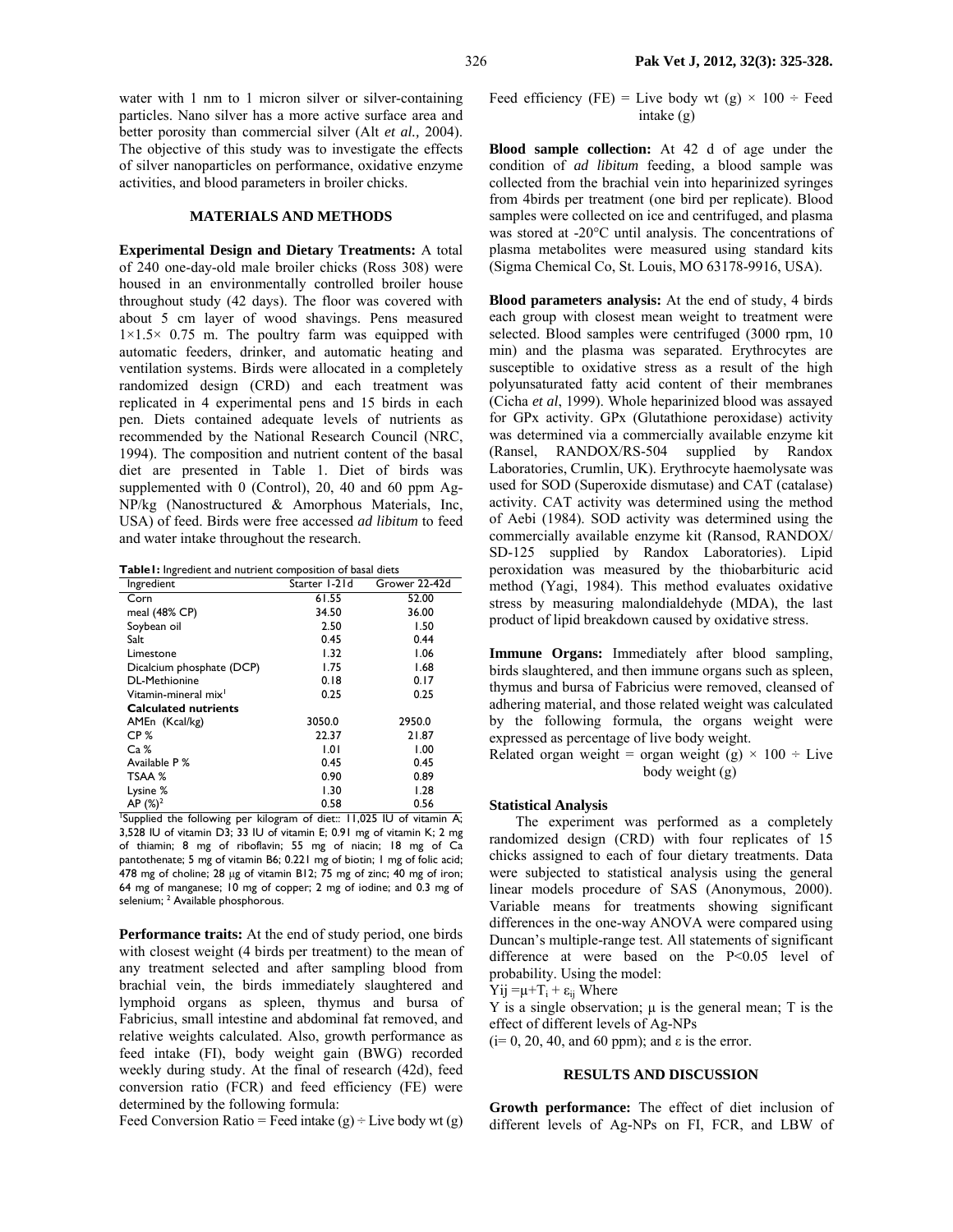**Table 2:** Effects of different levels of Ag-NPs on performance of broiler chickens (42 d)

| <b>TWAIG AT LINCOLD OF GITCH CITC ICTCID OF A GET IT DOIT POLICITION CO. OF OIL OF CHICKCHD THE GI</b> |                            |                              |                              |                              |  |
|--------------------------------------------------------------------------------------------------------|----------------------------|------------------------------|------------------------------|------------------------------|--|
| Performance traits                                                                                     | basal diet (without Ag-Ps) | Basal diet+ 20 ppm           | Basal diet+ 40 ppm           | Basal diet+ 60 ppm           |  |
| Body weight gain (g)                                                                                   | 2284.4±567.4               | $2128.4 + 437.1$             | 2018.4±503.0                 | 2033.4±492.4                 |  |
| Feed intake $(g)$                                                                                      | 4758.6±717.4               | 4787.4±667.2                 | 4745.7±602.1                 | $4812.4 \pm 591.4$           |  |
| Feed conversion ratio $(g/g)$                                                                          | $2.08 \pm 0.74$            | $2.24 \pm 0.44$              | $2.35 \pm 0.34$              | $2.30 \pm 0.31$              |  |
| Feed efficiency (%)                                                                                    | $48.05 \pm 2.36$           | 44.47±2.25                   | $42.52 \pm 2.64$             | $42.25 \pm 2.44$             |  |
| Small intestine (%LBW)                                                                                 | $2.23 \pm 0.20^b$          | $2.29 \pm 0.38^{\circ}$      | $2.49 \pm 0.20^a$            | $2.51 \pm 0.14$ <sup>a</sup> |  |
| Abdominal fat (%LBW)                                                                                   | $2.17 \pm 0.54^b$          | 2.56 $\pm$ 0.44 $\mathrm{a}$ | $2.69 \pm 0.61$ <sup>a</sup> | $2.88 \pm 0.59$ <sup>a</sup> |  |
|                                                                                                        |                            |                              |                              |                              |  |

a-b Means in the same column with no common superscripts differ significantly (P<0.05); LBW= Live Body Weight

broilers are presented in table 2. There was no significant effect of dietary treatment on performance traits of chickens in the present experiment in comparison with control treatment, but a decrease trend in feed conversion ratio (feed: gain) was observed. The results of current study shown that Ag-NPs had significantly increased the weight of small intestine (SI) and abdominal fat of broiler compared with control group  $(P<0.05)$ . This effect may be result of affected Ag-NPs on organisms in the gut (gut microflora). Nano-silver is an effective killing agent against a broad spectrum of Gram-negative and Grampositive bacteria (Burrell *et al*., 1999; Yin *et al*., 1999), including antibiotic-resistant strains (Wright *et al*., 2002; Percival *et al*., 2007). Gram-negative bacteria include genera such as *Acinetobacter, Escherichia*, *Pseudomonas, Salmonella*, and *Vibrio.* Based on studies having shown that silver nanoparticles anchor to and penetrate the cell wall of Gram-negative bacteria (Sondi and Salopek-Sondi 2004; Morones *et al*., 2005).

**Immune organ:** The results are shown in table 3. Changes of relative weight of bursa were significantly lower in 20, 40, and 60 ppm treatment than in comparison with control treatment. A decreasing trend lymphoid organ weight coincides observed with raising concentration of nanosilver in the other treatment groups compared with control. The lowest weight related to 60 ppm treatment at 42 d of age. The reason for this condition may be due to the antimicrobial properties of Ag-NPs that affected microbial population and probably changed the proportion between pathogen and nonpathogen organisms in the gut. According to Sondi and Salopek-Sondi (2004) silver nano-particles affect some compounds of bacterial membrane leading to structural changes, dissipation of the proton motive force and in consequence to the death of microorganisms.

**Blood parameters:** Effects of nanoparticle on blood parameters are presented in table 4. Adding Ag-Nps to diet of broiler chicks ALT, AST, ALP, TP, albumin, gammaglobulin, triglyceride, and cholesterol were significantly affected (P<0.05). These effects may be related to oxidative stress that caused peroxidation of fat and release of free radicals in the body. Research showed function of mitochondria (Braydich-Stolle, 2005; Hussein, 2005; Johnston *et al*., 2010; Mahmoudi *et al*., 2011) that exposure to silve nano-prarticles significantly decreased the mitochondria which seem to be sensitive targets to cytotoxicity of silver nano-particles. In the study with BRL 3A liver cell line, depletion of GSH level and increased ROS was found in association with mitochondrial perturbation, suggesting that oxidative stress might mediate the cytotoxicity of silver nano-particles. Recently, it has been found that Ag+ seems to perturb mitochondria

through interactions with thiol groups of the mitochondrial inner membrane. As a result of the experimental studies by Gopinath *et al*. (2008), it is known that nanomaterials can pass through cell membranes easily and cause severe toxic effects on human health. They have concluded that silver nanoparticles in higher concentrations  $(> 44.0 \mu g$  ml-1) are necrotic to cells, leading to rapid cell membrane rupture.

 **Table 3:** Effects of Ag-NPs on relative weight of immune organs (%LBW) at 42 days of broiler age

| Treatment (ppm) | <b>Bursa of Fabricius</b> | Spleen            | <b>Thymus</b>     |
|-----------------|---------------------------|-------------------|-------------------|
| 0 (Control)     | $0.169 \pm 0.008a$        | $0.131 \pm 0.006$ | $0.588 \pm 0.024$ |
| 20              | $0.166 \pm 0.006a$        | $0.130 \pm 0.004$ | $0.590 \pm 0.021$ |
| 40              | $0.160 \pm 0.006$         | $0.132 \pm 0.008$ | $0.589 \pm 0.022$ |
| 60              | $0.158 \pm 0.004$         | $0.137 \pm 0.006$ | $0.584 \pm 0.020$ |
| 2.55.4          |                           |                   | $\cdots$          |

a-bMeans in the same column with no common superscripts differ significantly (P<0.05); LBW= Live Body Weight

**Oxidative enzyme:** The results of measurements of CAT, SOD, GSH, and MDA are presented in Table 5. The different levels of silver nanoparticles had significant effect on oxidative enzymes. MDA concentration at control treatment was the lowest in comparison with other groups,  $20$ ,  $40$  and  $60$  ppm (P<0.01). CAT, GPx and SOD activities were significantly increasing in comparison with control group (P<0.01). Lovric *et al* (2005) reported that after absorption of nanosilver from GIT, entered to blood systemic circulation, therefore this particles can, potentially, interact with different metabolites such as: plasma proteins, coagulation factors, platelets and red and white blood cells. For this reason, nanoparticle silver perhaps induces oxidative stress and adversely affects the structure and physiology of the cells, Oxidative metabolism, fat membrane structure, and function (Mager and Kruijff, 1995; Iwagami, 1996). Hussein, (2005) studied the toxicity of different sizes of silver nanoparticles on rat liver cell line (BRL 3A) (ATCC, CRL-1442 immortalized rat liver cells).

In conclusion the results of this study showed that:

1) the addition of Ag-NPs had a negative stimulating effect on blood parameters and relative weight of immune organs specially bursa of Fabricius therefore, this situation may decrease the immune response of broiler due to decreased serum globulin, gamma globulin.

2) Ag-NPs in this research acted as factors of induce oxidative stress by means of change of concentration of related enzymes such as MAD, SOD and etc.

3) Ag-NPs may cause decrease of immune system by means of effect on the gut of microorganism at the point of view those of type and population (indirect effect on immune system).

4) This study showed that the addition of Ag-NPs to diets did not improves performance in comparison with control treatment such as body weight, feed intake, feed conversion ratio and feed efficiency of broilers through a 42-d trial period.